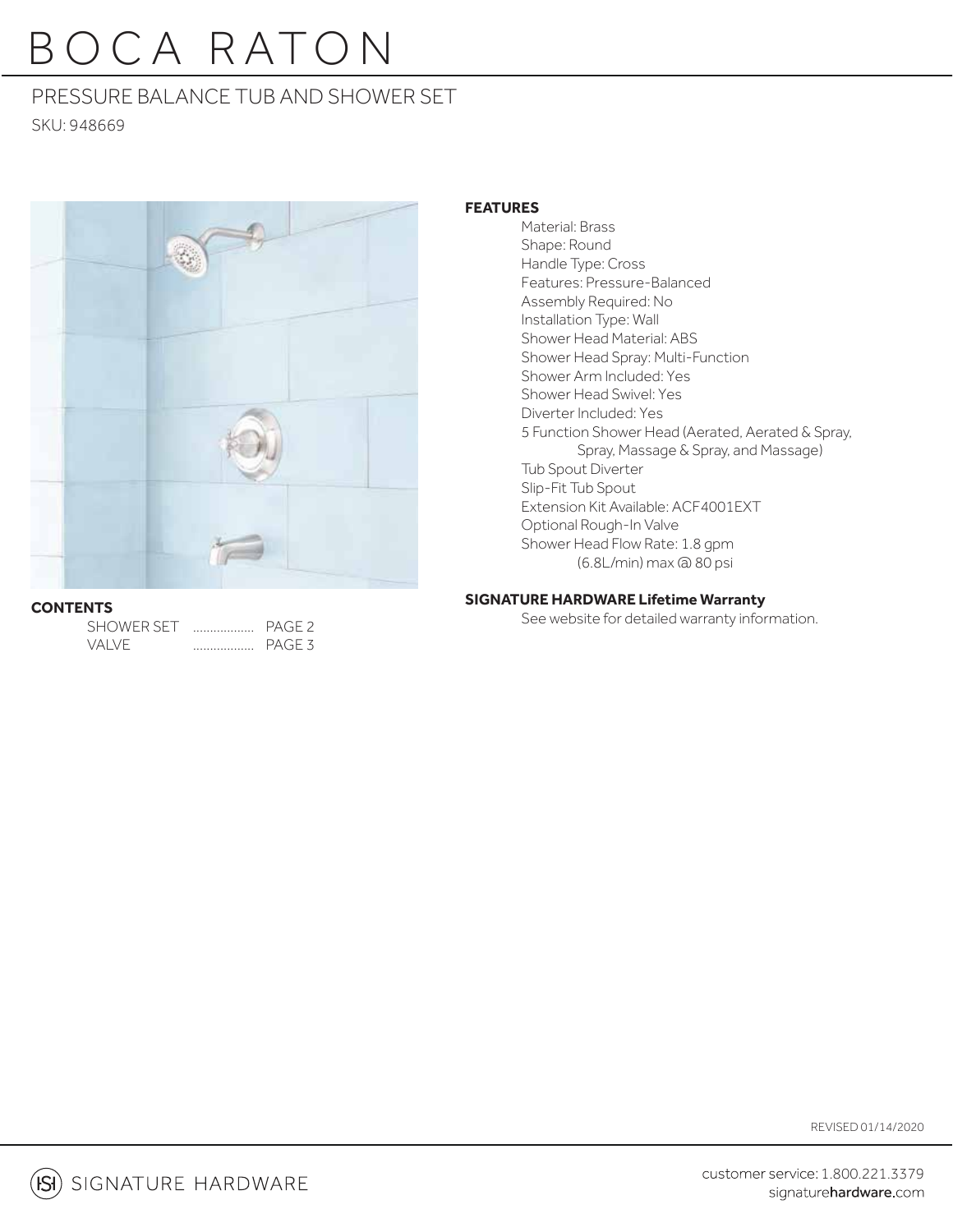# O C A RATON

## PRESSURE BALANCE TUB AND SHOWER SET

SKU: 948669



#### **FEATURES**

Shower Head Diameter: 4-1/2" Shower Arm Extension: 7" Shower Head IPS: 1/2" Tub Filler Spout Reach: 4-3/4" Valve Trim Width: 7-1/4" Valve Trim Height: 7-1/4" NPT Connection: 1/2"

#### **CODES/STANDARDS**

 cUPC ASME A112.18.1/CSA B125.1 WaterSense CEC Listed Cal Green Massachusetts Accepted





#### **SIGNATURE HARDWARE LIFETIME WARRANTY** See website for warranty information



PAGE 2 Code: SHBR8030GBN SHBR8030GCP/SHBR8030GPN

All dimensions and specifications are nominal and may vary. Use actual products for accuracy in critical situations.